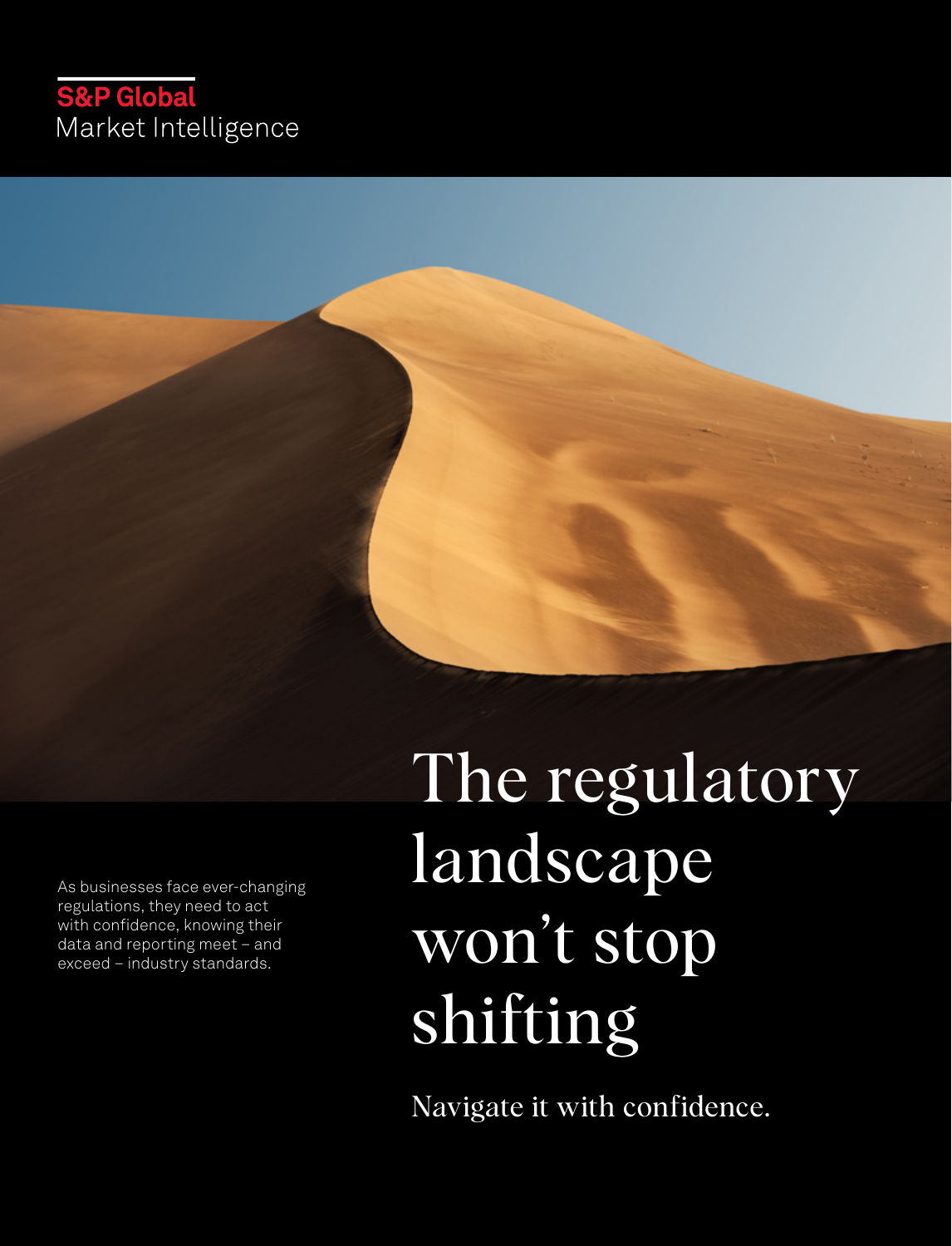Global Regulatory Reporting Solutions from S&P Global Market Intelligence provides scalable, best-in-class technology that automates regulatory reporting and streamlines the journey to meeting compliance obligations – all backed by expert insights that help financial market participants make clear decisions.



#### **Global Coverage Meets Cross-Jurisdicational Requirements**

## Access intelligence in a class of its own with Global Regulatory Reporting Solutions

#### **Complex reporting made clear**

The manual work you put into transaction reporting wastes valuable resources. Our technology automates the process, so you can refocus your team on core business initiatives.

#### **Ownership costs optimized**

Compared to in-house solutions, an outsourced reporting solution can substantially reduce overhead and save your firm money on infrastructure, labor and process development.

### **A vision for the future**

Operated as a cloud-based SaaS platform, our solution keeps you on the leading edge of regulatory change. No need to make massive updates to your reporting processes. As regulations change, so does the platform.

#### **A community built to connect**

Our extensive customer base places you among a well-established reporting community that standardizes reporting conventions. Operate with confidence knowing regulations are backed by industry best practices.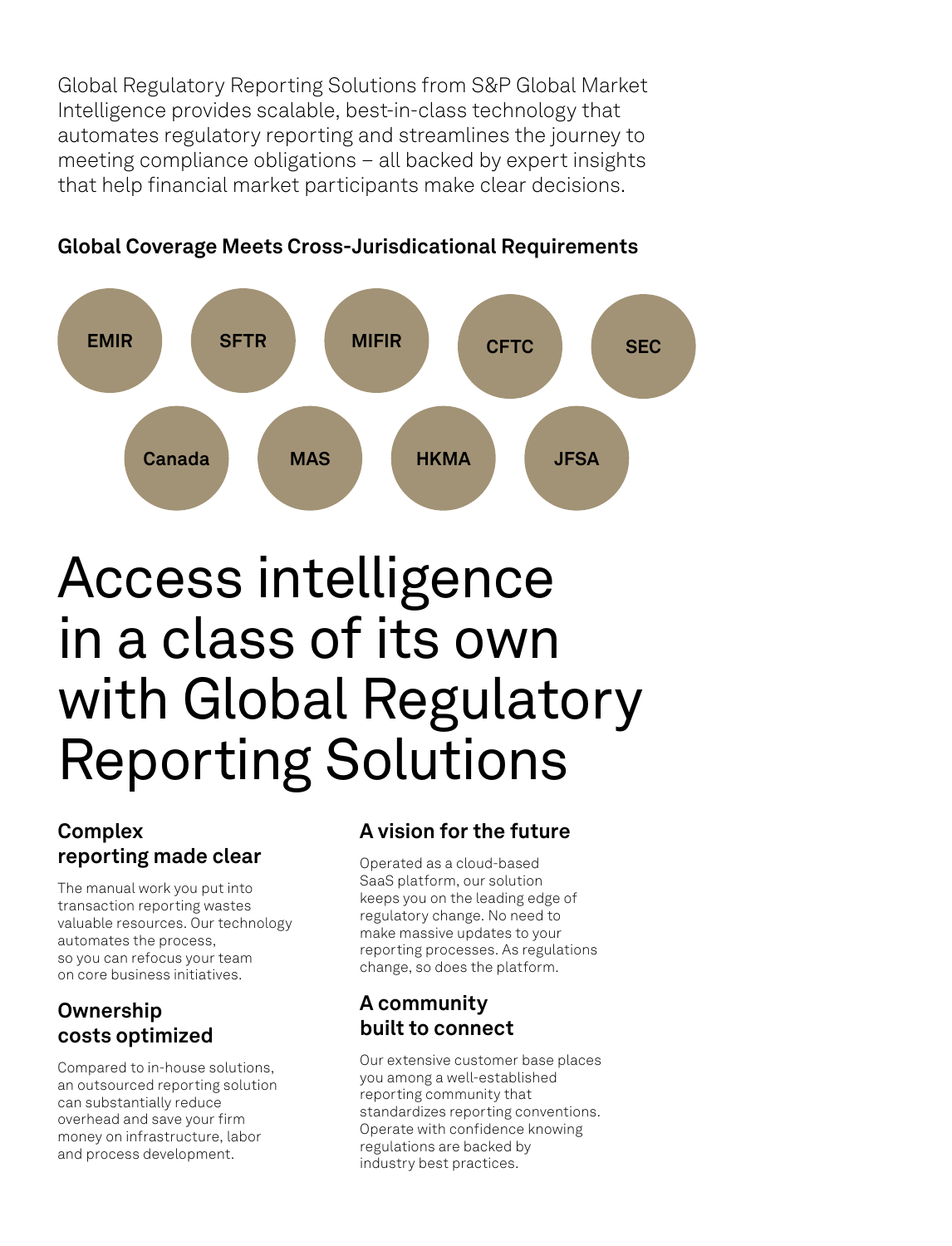#### **A partner with perspective**

Our experts collaborate with clients to guide them through their current challenges and help them plan for the future.

Global Regulatory Reporting Solutions puts all your regulatory solutions in one place.

- All regulations on a single platform for cross-jurisdictional regulatory reporting
- State-of-the-art dashboard provides insights, KPIs and analysis on all of your reporting
- Customized, seamless integration that's agnostic to data source, system or format
- The intuitive, feature-rich Exception Management dashboard manages errors, exceptions and easily resubmits corrections
- Multiple reconciliations ensure the accuracy and timeliness of data reported to your end point
- Trusted subject matter experts provide premiere content, answers to regulatory questions and ongoing education
- Connectivity to 11 global TRs and ARMs
- Around-the-clock support

### **Award-Winning Regulatory Reporting Platform**

Industry-recognized as an innovator in regulatory reporting, Global Regulatory Reporting Solutions is trusted by over 500 financial and non-financial market participants – including swap dealers, regional banks, asset managers, hedge funds and corporate and commercial firms. Composed of over 200 local and global specialists in UK, EU, US and APAC regions, our solution provides insights that expand your perspective.